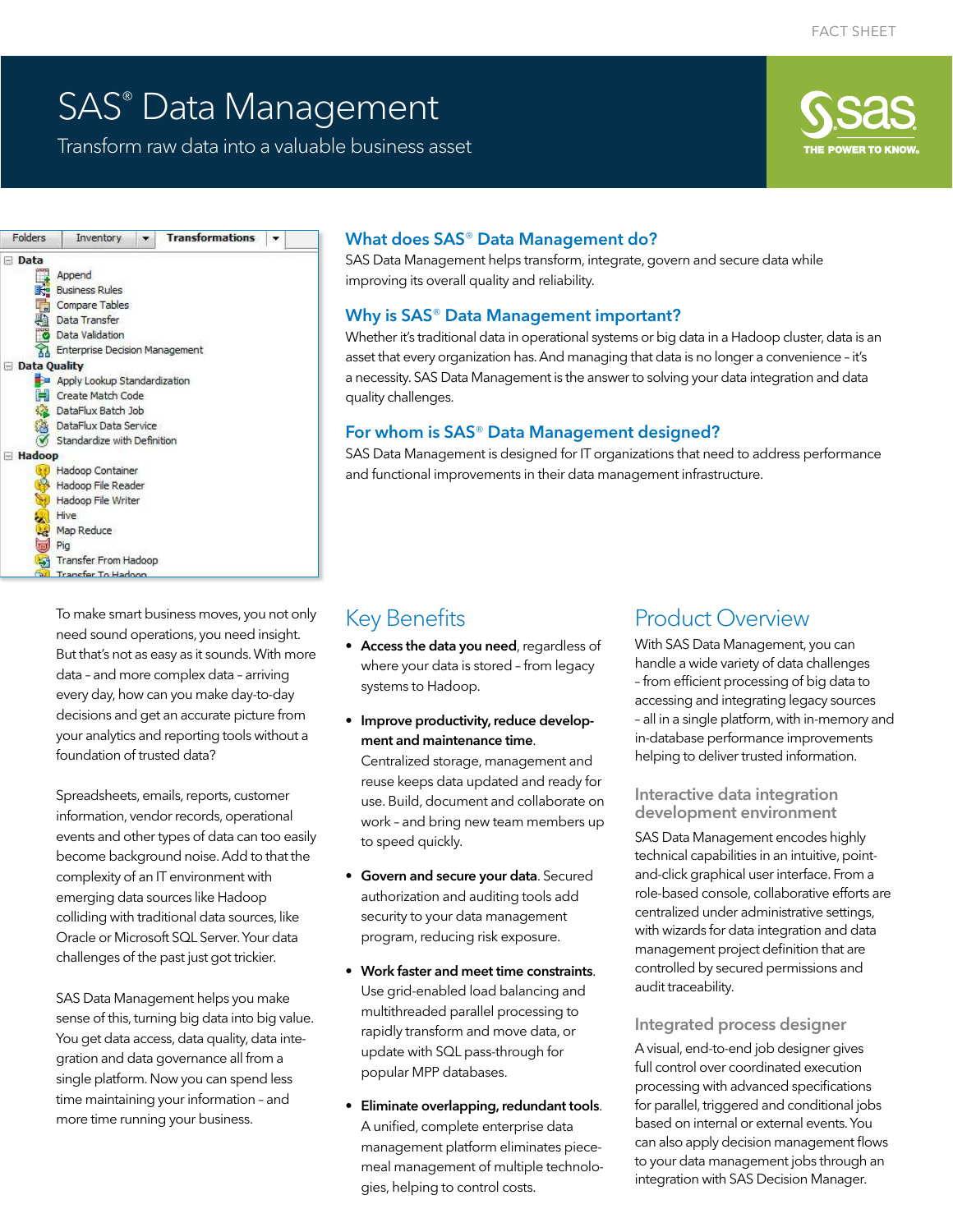#### Connectivity and data access

With SAS Data Management, you can connect to virtually any data, including big data or streaming data, across virtually any hardware environment. You'll benefit from unparalleled, real-time connectivity in batch or through message queues, with specialized table loaders to provide optimized bulk loading for Oracle, Teradata and DB2. Also, load data into SAS® LASR™ Analytic Server for use in SAS Visual Analytics.

#### Metadata management

Technical, business, process and administrative metadata is stored and managed to facilitate reuse of existing table definitions, business rules and more. Sophisticated mapping technologies make it easy to propagate column definitions from sources to targets and create automated, intelligent table joins across both SAS and third-party data integration and data modeling tools.

### Data cleansing and enrichment

SAS Data Management embeds data quality into batch, near-real-time and real-time processes – available through message queues and web services – so you don't have to question the integrity of your business information. Out-of-the-box standardization rules conform data to your corporate standards, or you can customize rules for specific situations.

#### Extraction, transformation and load (ETL) and extraction, load and transformation (ELT)

Simplify collaboration and reuse with more than 300 out-of-the-box SQL-based transforms for creating tables – or to join, insert, delete, update and merge data. SAS Data Management allows you to use analytic transformations for unique insights into data, minimizing data movement and extending transformation power while metadata is documented throughout the entire process.

### Migration and synchronization

Whether from mergers, acquisitions or business growth, disparate systems are common and can wreak havoc on your data consistency. SAS Data Management alleviates migration and synchronization issues with embedded, reusable data quality rules and real-time data services for database structures, enterprise applications,



Figure 1. Simplify job building with prebuilt icons into a self-documenting diagram flow. Processes. Use the extensive library of out-of-the-box transformations and draw arrows to connect object icons. Yellow sticky notes help clarify job details.

mainframe legacy files, SML, message queues and other sources.

#### Data federation

Provide consistent business views across all data sources with optimized query processing that provides instant access to information. With SAS Data Management, you can query and use data across multiple systems without physically reconciling or moving source data. It's a quick, costefective way to provide access for your business users.

#### Master data management support

By using features such as semantic data descriptions and sophisticated fuzzy matching, you can check and control data integrity within a web-based reference management interface. You can also identify, standardize and correct master data by each transaction, in hundreds of transactions at a time or in a single pass of the source data.

#### Data governance

Implement business rules and policies across the enterprise to ensure compliance. These actions can be tracked and monitored across the entire governed environment.

#### Message queuing

Asynchronous business processes and optimized access for each message queue can reduce the cost of disruptions with minimal administrative effort. With interfaces to the leading message-queuing products as well as event-based application integration, automated action triggers across applications are provided.

#### Enhanced administration and monitoring

Manage and monitor your complete integration environment, including data integration jobs, data jobs, federation cache jobs, process lows, process jobs and SAS Stored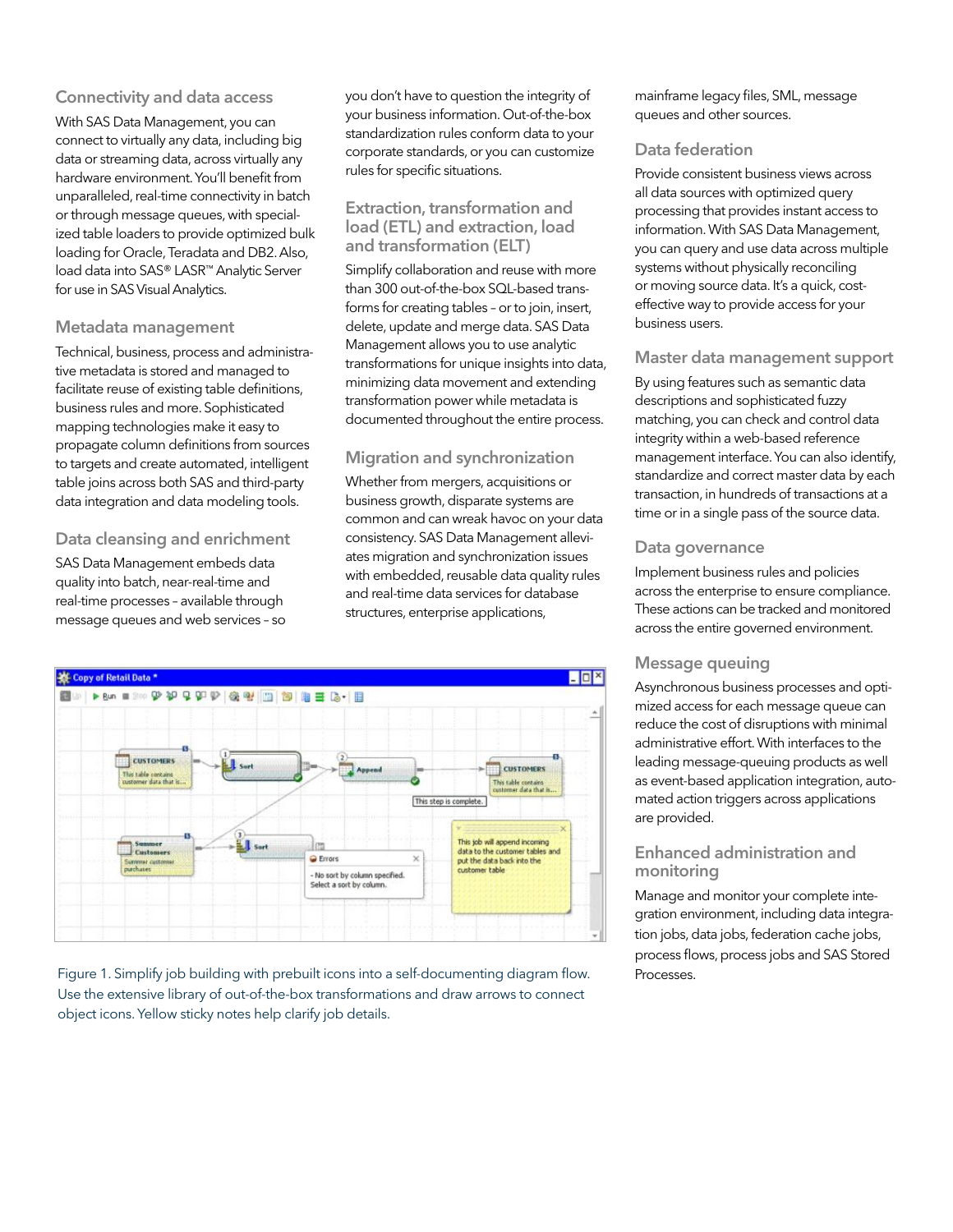

Figure 2. Get access to more than 90 prebuilt data transformations.

## Key Features

Interactive data integration development environment

- An easy-to-use, point-and-click, role-based GUI with an intuitive set of configurable windows for managing authorized processes. Drag-and-drop functionality eliminates the need for programming.
- Wizard access to source systems, creating target structures, import and export metadata functions, and build/execute ETL and ELT process lows.
- Customizable metadata tree views let you display, visualize and understand metadata.
- Dedicated GUI for profiling data makes it easy to repair source system issues while retaining the business rules for use in other data management processes.
- Interactive debugging and testing of jobs during development and full access to logs is supported.
- Audit history and check-in/check-out allows designers to see which jobs or tables were changed, when and by whom.
- Ability to distribute data integration tasks across any platform and to virtually connect any source or target data store.
- Integration with third-party vendors Subversion and CVS provides enhanced version and source control features such as archiving, diferencing and rollback.
- SAS code import capabilities give current SAS users an easy way to import their SAS jobs and code.
- Command-line deployment tool lets users batch deploy many jobs at once using a simple command-line interface.

#### Integrated process designer

- Build and edit data management processes with a visual, end-to-end event designer.
- Control the execution of data integration, SAS Stored Processes and data quality jobs.
- Conditionally execute jobs based on IF THEN logic and parameterization.
- Fork jobs and processes to execute in parallel.
- Publish job inputs and outputs for parameterized jobs.
- Listen for internal and external events and conditionally raise events.
- Execute external OS-level commands, such as call shell scripts.
- Call REST and SOAP web services.
- List and open old versions of jobs (in read-only mode) and make historical versions current with built-in versioning.
- Provide full support for promotion/migration of jobs in support of DEV/TEST/PROD.
- Use common scripting languages to deploy data integration batch jobs in an automated manner with automated job deployment.
- Execute decision management through a node that supports SAS Decision Manager.

Connectivity and data access

- Allows data transfers to and from SAS® Viya™ via SAS Cloud Analytic Services (CAS). You can continue to use an existing SAS 9.4 platform while beginning to use new features of SAS Viya.
- The S3 transformation lets users push and pull data from an Amazon S3 environment.
- Integration with SAS Data Loader for Hadoop provides a bridge between the ad hoc world of self-service data preparation and governed, operational deployment.
- Provides connectivity in batch or in real time to more data sources on more platforms than most other solutions.
- Data access engines are available for enterprise applications, nonrelational databases, RDBMSs, data warehouse appliances, PC ile formats and more.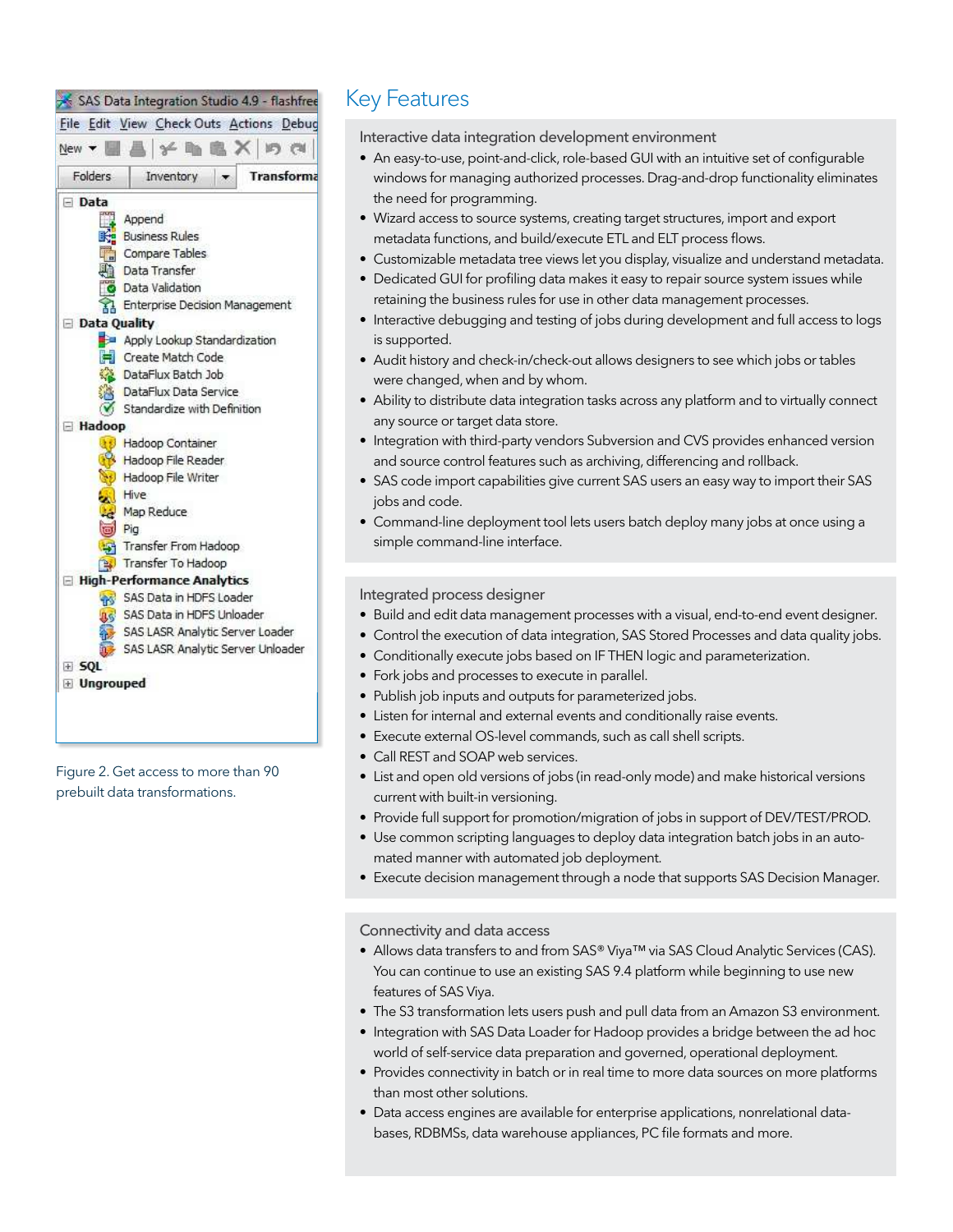- Specialized table loaders provide optimized bulk loading of Oracle, Teradata and DB2.
- File reader/writer available for Hadoop file system (HDFS) and support for Hadoop's MapReduce, Pig and Hive within flows as well as Hortonworks.
- Source designer, available for Impala and Pivotal HAWQ, allows SAS Data Management users to see table metadata in Hadoop. The OSIsoft PI LIBNAME engine can register PI tables in the source designer and can read and write PI tables.
- A complete and shared metadata environment provides consistent data definition across all data sources.
- Native access methods deliver top performance, reduce data movement and reduce the need for custom coding.
- Support for message-oriented middleware, including WebSphere MQ from IBM, MSMQ from Microsoft, Java Message Service (JMS) and Tibco Rendezvous.
- Support for unstructured and semistructured data to parse and process files.
- Access to static and streaming data for sending and receiving via web services.
- Support for MPP databases including Aster Data nCluster, Pivotal Greenplum and Sybase IQ – enables more ELT pushdown and support for bulk-load utilities.
- Native support for SQL-based processing.
- Includes connectivity to Aster Data, Pivotal Greenplum, Hadoop and Sybase IQ databases with the ability to push down more processing to the databases.
- SAS LASR Analytic Server transformation options allow use of SASIOLA engine.



Figure 3. Use Data Loader for Hadoop within an existing SAS environment to blend selfservice data prep with the enterprise.

Metadata management

- Metadata is captured and documented throughout transformations and data integration processes, and is available for immediate reuse.
- Sophisticated metadata mapping technologies quickly propagate column definitions from sources to targets, and create automated, intelligent table joins.
- Metadata search enables quick location of desired components.
- Impact analysis for assessing the scope and impact of making changes to existing objects such as columns, tables and process jobs before they occur.
- Ability to determine the path, processes and transformations taken to produce the resulting information.
- Data lineage (reverse impact analysis), critical to validate dependencies, helps build user confidence in data.
- Batch updates are made to the SAS object metadata repository via the SAS relationship service, for integration with SAS Lineage.
- Change analysis for metadata change discovery, comparison, analysis and selective propagation.
- Multiple-user collaboration support includes object check-in and check-out.
- Promotion and replication of metadata across development, test and production environments.
- Wizard-driven metadata import and export as well as column standardization.
- Metadata-driven deployment flexibility so process jobs can be deployed for batch execution as reusable stored processes or web services.
- SAS Metadata Bridge enables users to import third-party metadata, including third-party ETL jobs, data transformation logic and data models.
- SAS Metadata Bridge for Big Data: Apache Hadoop Hive Server, Apache Hadoop Web HCatalog, Apache Hadoop HDFS, Apache Hadoop WebHDFS, Cloudera Enterprise (Hadoop Hive), Cloudera Impala (Hadoop Hive), Hortonworks (Hadoop Hive), MapR Hadoop Hive, Google BigQuery.
- SAS Metadata Bridge for Tableau: Tableau (file), Tableau Server (repository).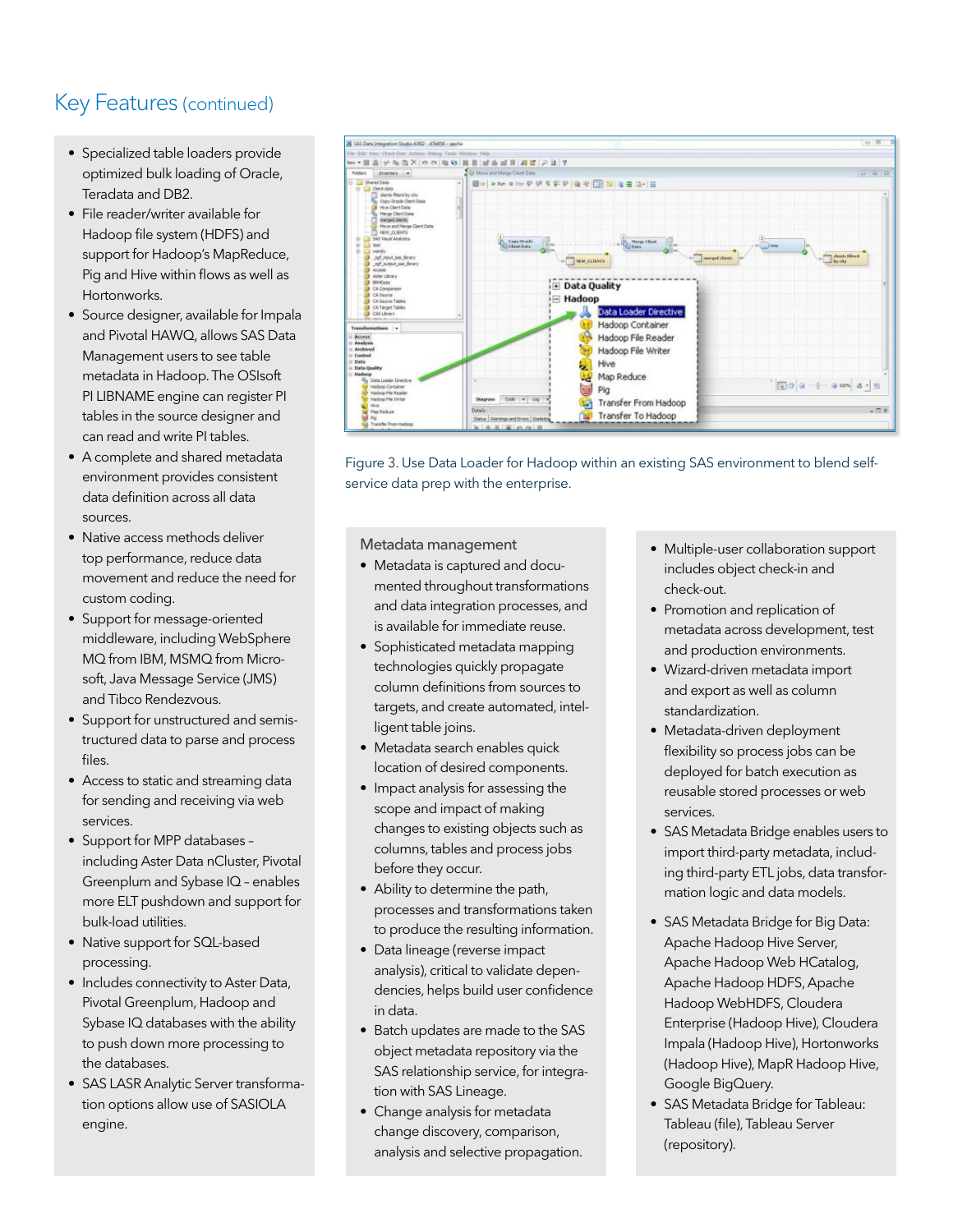Data cleansing and enrichment

- Data quality is embedded into batch, near-real-time and real-time processes.
- Data cleansing is provided in native languages with specific language awareness and localizations for more than 38 regions worldwide.
- Data quality functions are available in both operational and reporting (transaction and batch) environments.
- An interactive GUI enables you to profile operational data to identify incomplete, inaccurate or ambiguous data.
- Customizable and reusable data quality business rules can be accessed directly within process job flows
- Out-of-the-box standardization rules conform data to corporate standards, or you can build customized rules for special situations.
- Metadata built and shared across the entire process provides an accurate trail of actions applied to the cleansed data.
- Value can be added to existing data by generating and appending postal addresses, geocoding, demographic data or facts from other sources of information.
- Data stewards can profile operational data and monitor ongoing data activities with an interactive GUI designed specifically for their needs.
- Simple process for institutionalizing data quality business rules. Apply basic or complex rules to validate data according to the specific business requirements of a particular process, project or organization. Rules may be applied in batch mode or as a real-time transaction cleansing process.
- Data quality monitoring enables you to continuously examine data in real time and over time to discover when quality falls below acceptable limits.
- Alerts can be issued when there is a need for corrective action.

Extraction, transformation and load (ETL) and extraction, load and transformation (ELT)

- A powerful, easy-to-use transformation user interface that supports collaboration, reuse of processes and common metadata.
- Out-of-the-box, SQL-based transforms deliver ELT capabilities, including create tables, join, insert rows, delete rows, update rows,

merge, SQL set, extract and SQL execute.

- Single or multiple-source data acquisition, transformation, cleansing and loading enable the easy creation of data warehouses, data marts, or BI and analytic data stores.
- Metadata is captured and documented throughout the data integration and transformation processes and is available for immediate reuse.
- Transformations can run on any platform with any data source.
- More than 300 predefined table and column-level transformations.
- Ready-to-use analytical transformations, including correlations and frequencies, distribution analysis and summary statistics.



Figure 4. Successful job completion is noted by green check marks for each stage of the job. Metadata statistics are saved for each applied transformation and can be viewed in graphical or tabular (lower right) format to help fine-tune performance.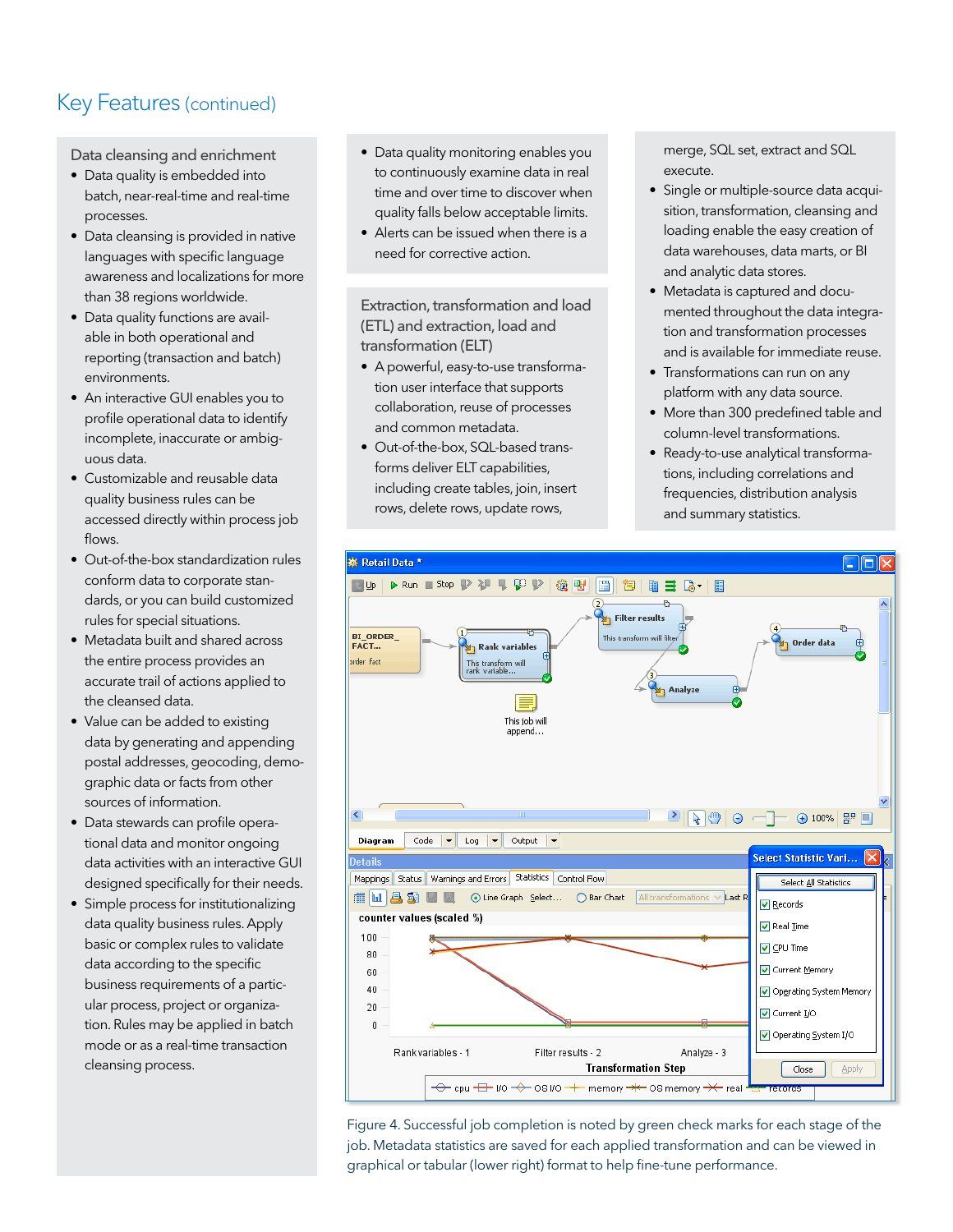- Transformation wizard or Java plug-in design templates let you easily generate reusable and repeatable transformations that are tracked and registered in metadata.
- Transformation processes, callable through custom exits, message queues and web services, are reusable in diferent projects and environments.
- Transformations can be executed interactively and scheduled to run in batch at set times or based on events that trigger execution.
- Framework environment for publishing information to archives, a publishing channel, email or various message-queuing middleware.
- Easily refresh, append and update during loading.
- Optimize loading techniques with user-selectable options.
- Database-aware loading techniques include bulk-load facilities, index and key creation, and dropping and truncating of tables.
- Transformations automatically generate high-performance SAS code that is designed for rapid and efficient processing.
- Transformations include: Type 1 SCD support for merge and hash techniques, table diferencing and enhancements for Type 2 SCD loaders.
- The Compare Tables transformation compares two data sources and detects changes in data.
- Provides the ability to call REST or SOAP web services.

Migration and synchronization

- Ability to migrate or synchronize data between database structures, enterprise applications, mainframe legacy files, text, XML, message queues and a host of other sources.
- Metadata-driven access to sources and targets.

| File<br>Help              |                                              |                                                                                                                                                                                                                                                                                                                                          |         |                          |             |
|---------------------------|----------------------------------------------|------------------------------------------------------------------------------------------------------------------------------------------------------------------------------------------------------------------------------------------------------------------------------------------------------------------------------------------|---------|--------------------------|-------------|
| o                         |                                              |                                                                                                                                                                                                                                                                                                                                          |         |                          |             |
| 平下<br>$\sim$              |                                              |                                                                                                                                                                                                                                                                                                                                          |         |                          |             |
| 로 16                      | V [* New Term Coen m O Tags 94 Lineage       |                                                                                                                                                                                                                                                                                                                                          |         |                          |             |
| All Terms                 | Term Name                                    | <b>Description</b>                                                                                                                                                                                                                                                                                                                       | Type    | <i><b>Importance</b></i> | Stat        |
| Notifications             | El <b>Pt</b> ActualEducationalSettings       | This is a summary of actual educational settings of Default                                                                                                                                                                                                                                                                              |         | <b>TERRITORY</b>         | Not Spec    |
| My Drafts                 | 田 向 ActualGradeList                          | This is a summary of actual grades instructed by a Default                                                                                                                                                                                                                                                                               |         | 金金合金                     | Wot Spec    |
| Search                    | Fa ActualOradeListSearchable                 | This is a summary of actual grades instructed by a. Default                                                                                                                                                                                                                                                                              |         | 合合向它                     | - Not Spec  |
| O BAA                     |                                              |                                                                                                                                                                                                                                                                                                                                          |         |                          |             |
| C Banking DDS Cradit Risk | <b>Pt Address</b> Type<br>田                  | Table that contains address type information from t. Default                                                                                                                                                                                                                                                                             |         | 素素含合金                    | Not Spec    |
| O Banking, BDN, SASSA     | <b>PI</b> AddressTypeCode                    | Address type code.                                                                                                                                                                                                                                                                                                                       | Default | 青青身白白                    | Not Spec    |
| $O$ CEDS                  | <b>Pa</b> Address TipeOesc<br>国              | Provides a description of the address fige.                                                                                                                                                                                                                                                                                              | Default | 安全会合作                    | @ Not Spec  |
| O COMPANY                 | <b>PT</b> Address Typeld<br>田                | Linique identifier for each address fige code.                                                                                                                                                                                                                                                                                           | Default | 音音音口口                    | Not Spec    |
| O Customer                | Ph Address TypeName<br>田                     | Name of address tipe.                                                                                                                                                                                                                                                                                                                    | Default | 青春食白白                    | Wot Spec    |
| O D&G Data Source         | Fil AgreementNumber<br>田                     | This is the agreement number clomeny referred to.                                                                                                                                                                                                                                                                                        | Default | 合金合い口                    | Not Spec    |
| O D&G Sporting Goods      | <b>FI</b> AuthorizedEducationalSettings<br>田 | This is a summary of authorized educational settin                                                                                                                                                                                                                                                                                       | Default | 金金金ごび                    | Not Spec    |
| <b>O EDEN</b>             | <b>Pn</b> AuthorizedGradeList<br>田           | This is a summary of the grades authorized to be i                                                                                                                                                                                                                                                                                       | Default | 素食会会会                    | Not Spec    |
| O EEM                     | El Fa AuthorizedGradeListSearchable          | This is a summary of the grades authorized to be i Default                                                                                                                                                                                                                                                                               |         | 素育育合作                    | Wot Spec    |
| Oπ                        | <b>PT</b> AYPDate<br>田                       | Not used.                                                                                                                                                                                                                                                                                                                                | Default | 音音音合作                    | Wot Spec    |
| $O$ LDS                   | 43                                           |                                                                                                                                                                                                                                                                                                                                          |         |                          | $-111 - 10$ |
| O LDSAcccountability      | ActualEducationalSettings<br>÷в              |                                                                                                                                                                                                                                                                                                                                          |         |                          |             |
| O LDS/osessment           | Identification Hierarchy Associated Items    | Notes and Contacts History                                                                                                                                                                                                                                                                                                               |         |                          |             |
| O LOSEntty                |                                              |                                                                                                                                                                                                                                                                                                                                          |         |                          |             |
| O LDSStudent              | Description                                  |                                                                                                                                                                                                                                                                                                                                          |         |                          | 湴           |
| O MOM                     |                                              | This is a summary of actual educational settings offered by an individual entity or a group of entities within a parent entity. This characteristic is derived by the<br>system from the checked actual educational settings. This characteristic can have multiple values. Selectable values: General Education (GenEd): Grades K-12. A |         |                          |             |
| O MSDS                    |                                              | public elementarysecondary school that does NOT focus primarily on vocational special or alternative education although it may provide these programs in<br>addition to a regular curriculum. - Pre-Kindergarten (PK): Anational technical term for a state local or privately funded preschool program for children one or two          |         |                          |             |
| <b>O</b> N029             |                                              | years before kindergarten entry. Pre-K associated with ISD/LEA districts must be reported in EDEN. - Alternative Education (Alt): An entity that addresses the needs                                                                                                                                                                     |         |                          |             |
| O OpenClose               | butside the categories of requiar            | of students that typically cannot be met in a requier school program. The entity provides nontraditional education: serves as an adjunct to a requier school; and falls                                                                                                                                                                  |         |                          |             |

Figure 5. SAS Business Data Network allows business and IT users to collaborate on the creation of business terms, establish links to the terms in a hierarchy of reference data and examine related data elements.

- Extensive library of predefined transformations can be extended and shared with other integration processes.
- Embedded, reusable data quality business rules clean data as it is moved, synchronized or replicated.
- Recognizes changes to key fields and replicates or synchronizes changes across multiple databases.
- Optional, integrated scheduler allows changes made in one or more systems to be propagated to other systems on a scheduled basis.
- Delivers real-time data services for synchronization and migration projects.

Data federation

- Virtual access to database structures, enterprise applications, mainframe legacy files, text, XML, message queues and a host of other sources.
- Ability to join data across data sources for real-time access and analysis.
- Instant access to a real-time view of the data using the built-in data viewer.
- Query optimization is provided both automatically as part of DBMS requests and manually within the advanced SQL editor, and can be used for both homogenous and heterogeneous data sources.

Master data management

- Enhanced metadata search features enable you to search by type, name, date or other keywords, subset by folders or other options, and save searches for future use.
- Support for semantic data descriptions of input and output data sources uniquely identify each instance of a business element (customer, product, account, etc.).
- Powerful transformation tools and embedded data quality processes improve master data quality.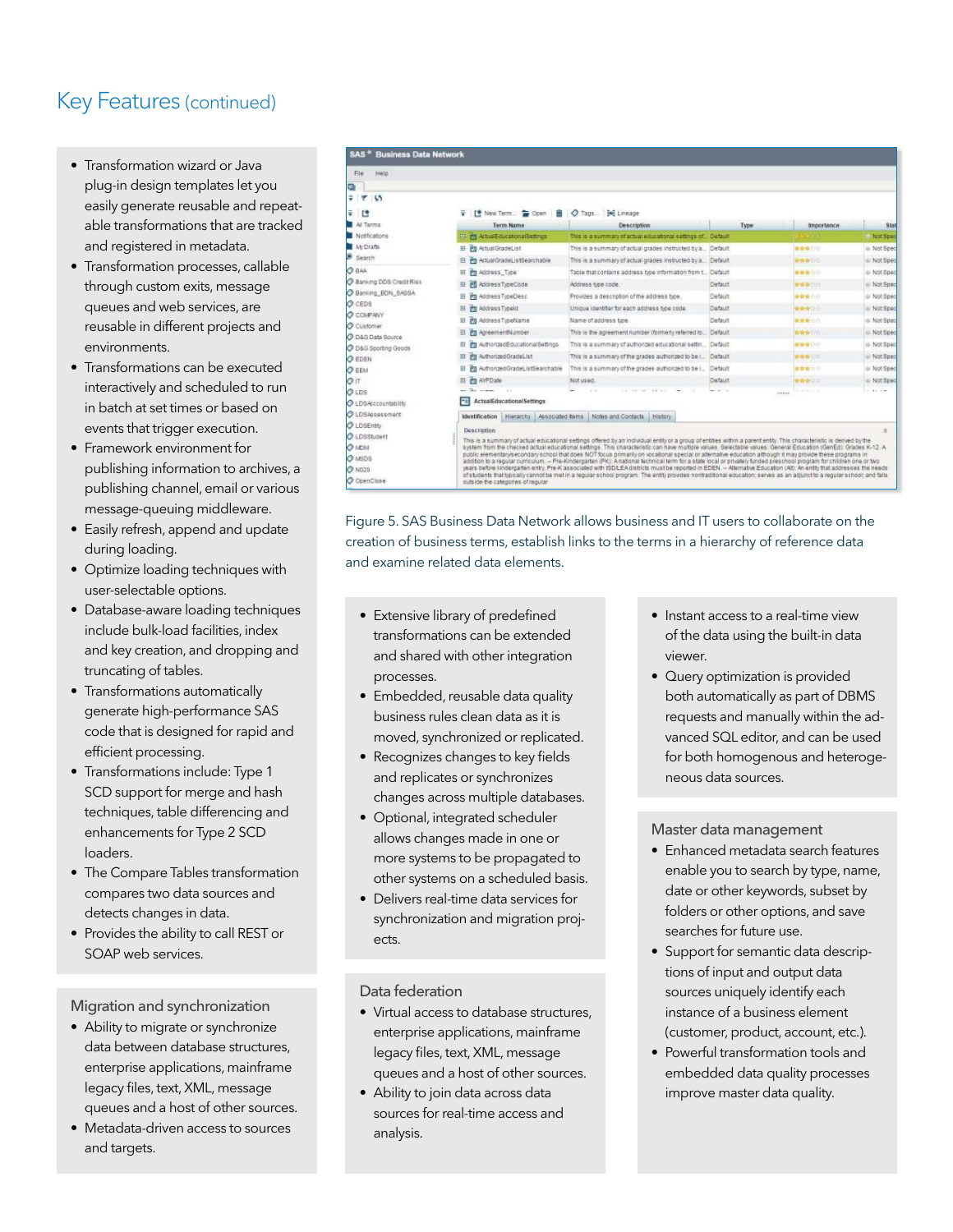- Sophisticated fuzzy-matching technology and clustering methodologies enable you to validate and consolidate master records into identifiable data groups.
- Real-time data monitoring, dashboards and scorecards let you check and control data integrity over time.
- Can be used as a basis for transitioning to a full-fledged master data management offering.
- Data feeds can arrive in a single transaction or in hundreds of transactions at the same time.
- Data sets can be processed in a single pass of the source data.

#### Data governance

- Enhanced, web-based reference data management and business data environment to ease governance and semantic reference, respectively.
- Integrated business glossary allows business terms to be organized hierarchically and related to term owners as well as technical metadata, such as tables and data management processes.
- Publish metadata changes to the SAS relationship service, allowing you to view relationships and evaluate the impact of these changes within the patented SAS Lineage software.
- Extensive data stewardship capabilities, including web-based dashboarding and business rule exception monitoring, for reporting and remediation.

Message queuing

• Integration of asynchronous business processes via messagebased connectivity.



Figure 6. SAS Lineage capabilities help you visualize technical and business metadata from both SAS and third-party sources and tools - and see how a change in one area can afect other data elements.

- Interfaces to the leading messagequeuing products, including Microsoft MSMQ, IBM WebSphere, Tibco Rendezvous and Java Message Service (JMS).
- Guaranteed message/transaction delivery reduces the cost of disruptions.
- Optimized access for each messagequeue manager that is designed for minimal administrative effort.
- Event-based application integration so activities in one application automatically trigger actions in other applications.
- Dynamic, event-driven run streams and alerts.
- Ability to send and receive messages between distributed and disparate systems.

Enhanced administration and monitoring

- Job status and performance reports and trending information provide the ability to track metrics – such as CPU use, memory and I/O – and deliver updates on how recent process runs perform relative to previous runs.
- Enables users to manage and monitor their complete integration environments, including the following types of jobs and activities:
	- о Data integration jobs.
	- о Data quality jobs.
	- о Federation cache jobs scheduled queries to update the federation cache.
	- **о** Process flows.
	- o Access log files from a central, web-based panel for faster, easier troubleshooting.
	- о SAS® Stored Processes.